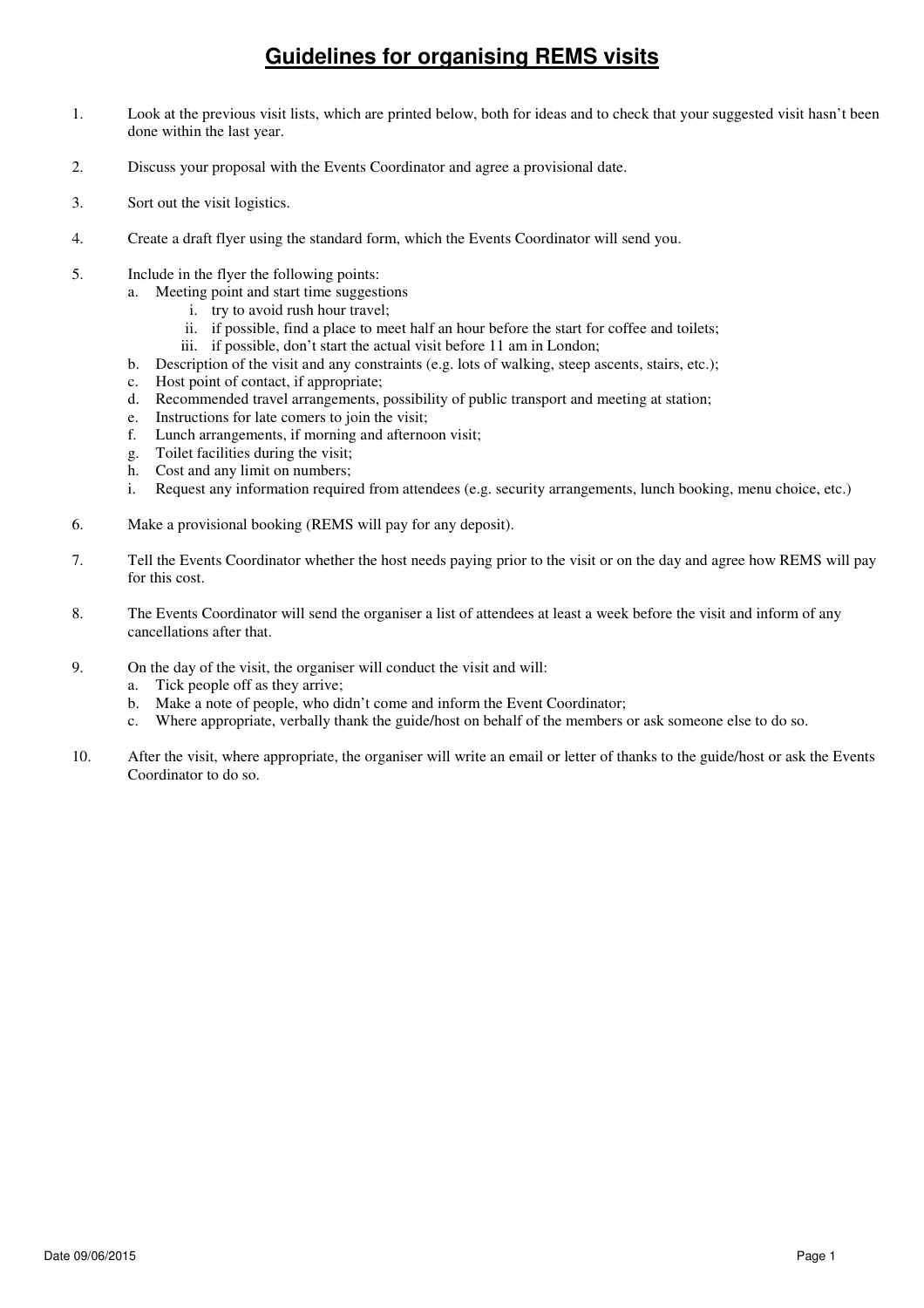| 2014                                                                         | 2015                                                            |  |
|------------------------------------------------------------------------------|-----------------------------------------------------------------|--|
| At Home - "The Earth's Climate Past,                                         | REMS At Home meeting: Energy                                    |  |
| Present and Future                                                           | Production & Storage                                            |  |
| Kings X and IoP Walk                                                         | Germany, Memories of a Nation (British                          |  |
|                                                                              | Museum). Lunch at Katzenjammers                                 |  |
| Meeting: The Environment, Wallingford<br>Thames Barrier - the Technical Tour | Tour of the Houses of Parliament                                |  |
|                                                                              | Visit to the Imperial War Museum<br>London                      |  |
| Jordans Mill and the Shuttleworth                                            | REMS Goes to Spitalfields. Guided                               |  |
| Collection of planes and vehicles                                            | historical tour & Curry in Brick Lane                           |  |
| Government Art Collection and dinner                                         | Bentley Priory & Bushey                                         |  |
|                                                                              | Museum                                                          |  |
| A Day at the Henley Royal Regatta, as                                        | REMS goes to Fleet St. Guided                                   |  |
| guests in the Stewards' Enclosure                                            | historical tour & pub lunch at Ye Olde                          |  |
|                                                                              | Cheese.<br>Ancient Lives, New Discoveries: British              |  |
| At Home - A Miscellany                                                       | Museum Exhibition. Talk by curator.                             |  |
| Visit to Firle Place Manor House and                                         | Visit to the Clarendon Laboratory Oxford                        |  |
| Lewes                                                                        | and Tour of Oxford's Gargoyles and                              |  |
|                                                                              | Grotesques                                                      |  |
| Croydon Tramlink & Morden Hall Park                                          | St Albans Abbey Church and the                                  |  |
|                                                                              | Verulamium Museum                                               |  |
| Visit to Bateman's, Jacobean house,                                          | Tower Gateway to the East                                       |  |
| home of Rudyard Kipling<br>FCO Chevening                                     | DMRC Prosthetics Dept, Headley Court,                           |  |
|                                                                              | Epsom                                                           |  |
| London Museum of Water and Steam                                             | Visit to MINI assembly plant, Oxford                            |  |
| (Kew): The Technical Tour                                                    |                                                                 |  |
| Trip Aboard narrowboat Roma, Oxford                                          | Visit to Imperial War Museum at                                 |  |
|                                                                              | Duxford, Cambs                                                  |  |
| Thames Water: Mogden & Walton                                                | Stained glass, some physics and                                 |  |
| <b>Treatment Works</b><br>Thames Cruise, O2 Centre, & Emirates               | Kempton steam engine<br>At Home: Physics relating to Biological |  |
| Cable Car                                                                    | Systems                                                         |  |
| Under the Thames by foot to the Cutty                                        | Beautiful Downtown Watford: Watford                             |  |
| Sark & the National Maritime Museum                                          | Museum and other Buildings of Note                              |  |
| Culham Centre for Fusion Energy (JET)                                        | Sherlock Holmes Walk in Covent Garden                           |  |
| Open Day                                                                     | and Strand                                                      |  |
| Guided Tour of Drury Lane Theatre.<br>Covent Garden                          | Visit to Den Haag                                               |  |
| National Portrait Gallery & Benjamin                                         | <b>Charity BBQ</b>                                              |  |
| Franklin House. Two guided tours.                                            | & Thames Ditton Walk                                            |  |
| Guards Museum, Birdcage Walk                                                 | Battle of Britain Bunker, Uxbridge and                          |  |
|                                                                              | Denham airfield                                                 |  |
| Christmas Dinner                                                             | The Household Cavalry Museum                                    |  |
|                                                                              | & Trafalgar Square                                              |  |
|                                                                              | <b>REMS</b> Goes to Chinatown                                   |  |
|                                                                              |                                                                 |  |
|                                                                              |                                                                 |  |
|                                                                              |                                                                 |  |
|                                                                              |                                                                 |  |
|                                                                              |                                                                 |  |
|                                                                              |                                                                 |  |
|                                                                              |                                                                 |  |
|                                                                              |                                                                 |  |
|                                                                              |                                                                 |  |
|                                                                              |                                                                 |  |
|                                                                              |                                                                 |  |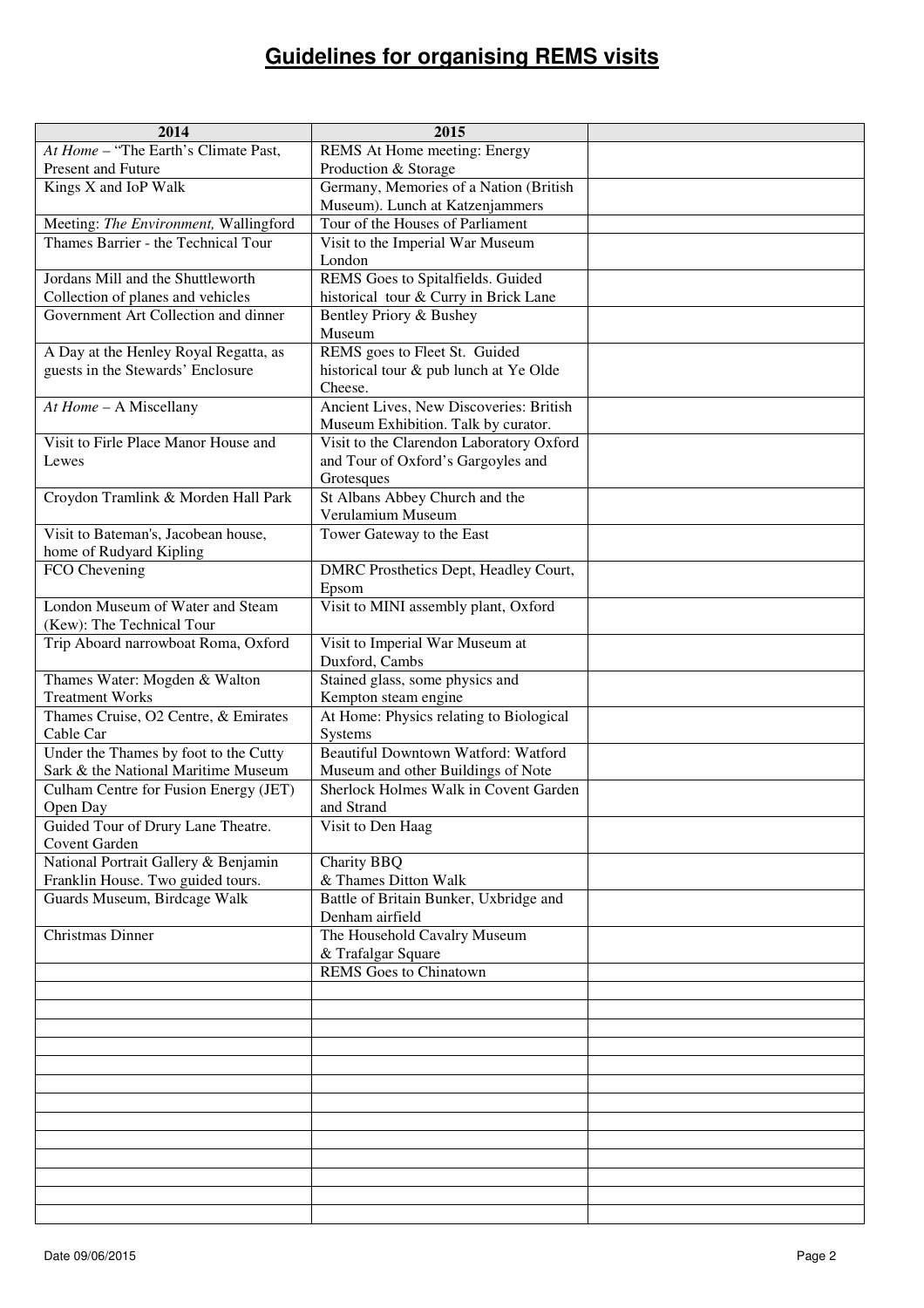| 2014 | 2015 |  |
|------|------|--|
|      |      |  |
|      |      |  |
|      |      |  |
|      |      |  |
|      |      |  |
|      |      |  |
|      |      |  |
|      |      |  |
|      |      |  |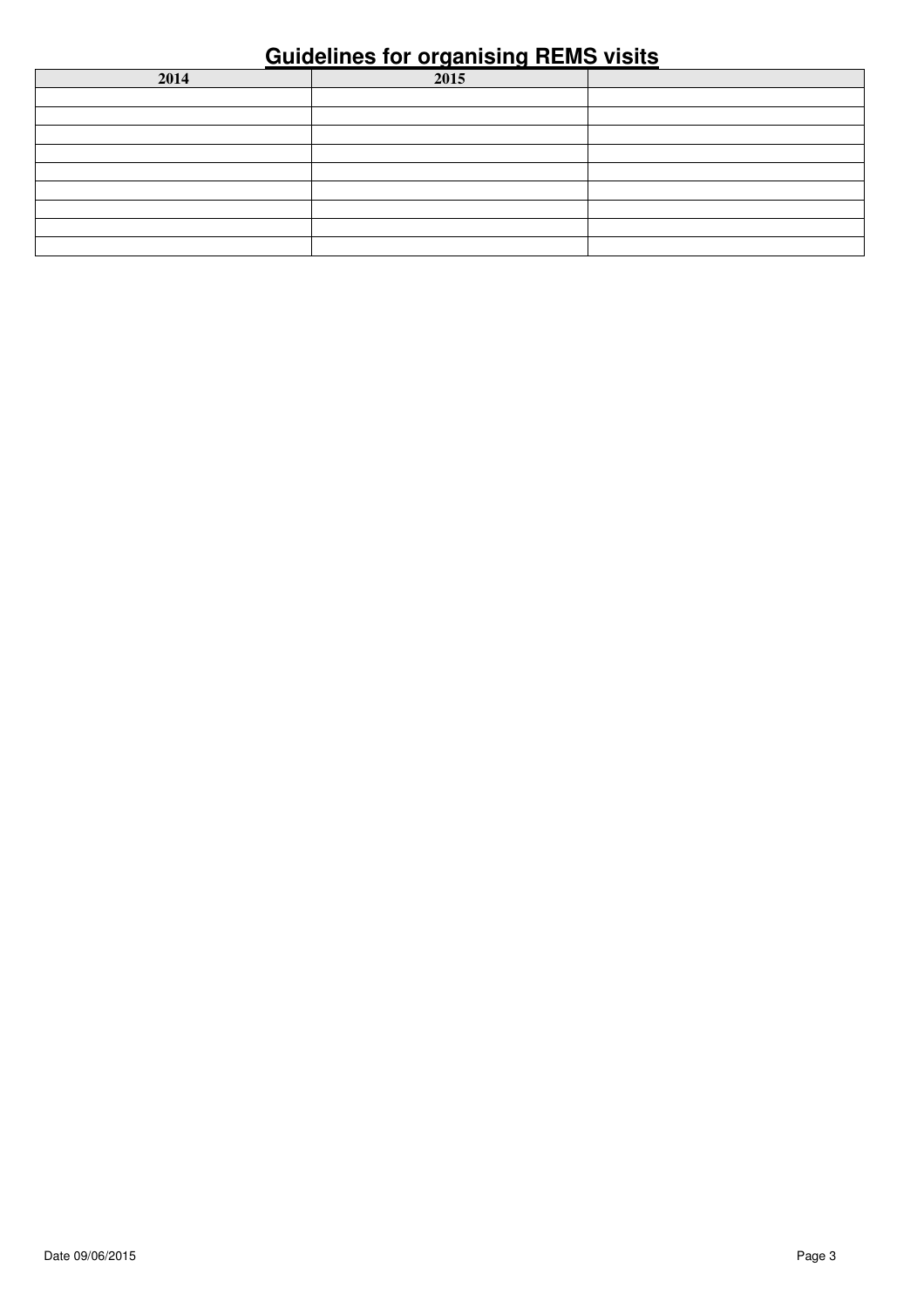| 2011                                                  | 2012                                                                          | 2013                                                                               |
|-------------------------------------------------------|-------------------------------------------------------------------------------|------------------------------------------------------------------------------------|
| At Home - A Miscellany                                | At Home: "Science in the late 17th                                            | At Home: "an Environmental                                                         |
|                                                       | century"                                                                      | Miscellany"                                                                        |
| Tower of London & Trinity House                       | Centronic Ltd, Croydon                                                        | Institution Of Civil Engineers &                                                   |
|                                                       |                                                                               | <b>Institution of Mechanical Engineers</b><br>The Wellcome Collection & St Pancras |
| Sir Henry Royce Memorial Foundation                   | National Air Traffic Control Centre at<br>Swanwick, Hampshire                 | Hotel                                                                              |
| Clerkenwell Walk                                      | Capital Ring Walk 11                                                          | Keats House & Burgh House, Hampstead                                               |
| Royal Air Force Museum, Hendon                        | Fishmongers' Hall and City Organ tour                                         | Capital Ring Walk 13 - Stoke                                                       |
|                                                       |                                                                               | Newington to West Ham                                                              |
| London Loop Walk 14                                   | Renewable Energy Systems and                                                  | Christ Church Oxford & Engineering                                                 |
|                                                       | Frogmore Paper Mill                                                           | Department                                                                         |
| 10 Downing Street & banqueting House                  | Visit to Holland                                                              | Day in Salisbury on a walking/history                                              |
|                                                       |                                                                               | tour of the city                                                                   |
| Lord's Cricket Ground                                 |                                                                               | Thames Path Extension Walk: Erith to<br>Woolwich                                   |
| Painshill Park, Cobham, Surrey                        | Capital Ring Walk 12                                                          | Thames cruise to the Brunel Museum                                                 |
|                                                       |                                                                               | and Rotherhithe                                                                    |
| Capital Ring Walk - 7                                 | Tower of London: Ceremony of the Keys                                         | Capital Ring Walk 14: West Ham to                                                  |
|                                                       |                                                                               | <b>Woolwich Arsenal</b>                                                            |
| Trinity House & Buoy Yard at Harwich                  | Rutherford Appleton Laboratory,                                               | 5-day visit to Denmark                                                             |
|                                                       | Harwell Oxford, Didcot                                                        |                                                                                    |
| Cavendish, Cambridge                                  | <b>London Wetlands Centre</b>                                                 | Upper Thames Walk: Ashton Keynes to                                                |
|                                                       |                                                                               | Cricklade                                                                          |
| Oxford: River cruise to Iffley                        | A walk around Hampstead Heath                                                 | Henley Royal Regatta (opening day) in                                              |
| London Loop Walks - 15:                               | Royal School of Needlework & Hampton                                          | the Steward's Enclosure<br>Natural History Museum at Tring &                       |
|                                                       | <b>Court Palace</b>                                                           | Pitstone Green Museum                                                              |
| Skinners' Hall, Dowgate Hill                          | Government Art Collection                                                     | Thames Path Extension Walk: Erith to                                               |
|                                                       |                                                                               | Woolwich                                                                           |
| Loseley House and Park                                | Walk: Reading to Pangbourne and                                               | Meteorological Department, Reading                                                 |
|                                                       | Tilehurst                                                                     | University                                                                         |
| Down House - home of Charles Darwin                   | Regent's Canal Towpath walk & Brunel                                          | Marshalls Aerospace & Museum of                                                    |
|                                                       | Museum                                                                        | Technology, Cambridge                                                              |
| Capital Ring Walk 8<br>Whitewebbs Museum & Rye House  | The Inns of Court and 2 Temple Place<br>A Walk in Bloomsbury and Visit to the | Visit to Knole and Sevenoaks<br>Tour of Fuller's Brewery and Hogarth's             |
| Gatehouse                                             | Cartoon Museum                                                                | House                                                                              |
| At Home - A Miscellany                                | Centre for Ecology and Hydrology,                                             | Visit to Westminster Abbey                                                         |
|                                                       | Wallingford & Didcot Railway Centre                                           |                                                                                    |
| London Loop Walks - 16                                | East Anglia Transport Museum at                                               |                                                                                    |
|                                                       | Carlton Colville                                                              |                                                                                    |
| Trip to Paris                                         | Thames walk 1: Woolwich to Greenwich                                          |                                                                                    |
| <b>Buckingham Palace</b>                              | A visit to Royal Tunbridge Wells and                                          |                                                                                    |
|                                                       | <b>Penshurst Place</b>                                                        |                                                                                    |
| Capital Ring Walk 9<br>London Loop Walks - 17         | <b>Cambridge Libraries</b><br>Circular Walk from Kemble, Gloucester,          |                                                                                    |
|                                                       | and back, to include the Thames Head                                          |                                                                                    |
| Limehouse Basin and Docklands                         | St George's, Hanover Square                                                   |                                                                                    |
| London Loop Walks - 18                                | Thames walk 2: Greenwich to Waterloo                                          |                                                                                    |
| Royal Military Academy, Sandhurst                     | The Goldsmiths' Centre, Clerkenwell                                           |                                                                                    |
| &Royal Logistics Corps Museum                         |                                                                               |                                                                                    |
| The Royal Institution and Steinway                    | A visit to FCO and Christmas Lunch                                            |                                                                                    |
| Showroom & Workshop                                   |                                                                               |                                                                                    |
| Capital Ring Walk - 10                                |                                                                               |                                                                                    |
| MINI Plant, Oxford<br>Tower Bridge RNLI & HMS Belfast |                                                                               |                                                                                    |
| Jordans Meeting House in Bucks                        |                                                                               |                                                                                    |
|                                                       |                                                                               |                                                                                    |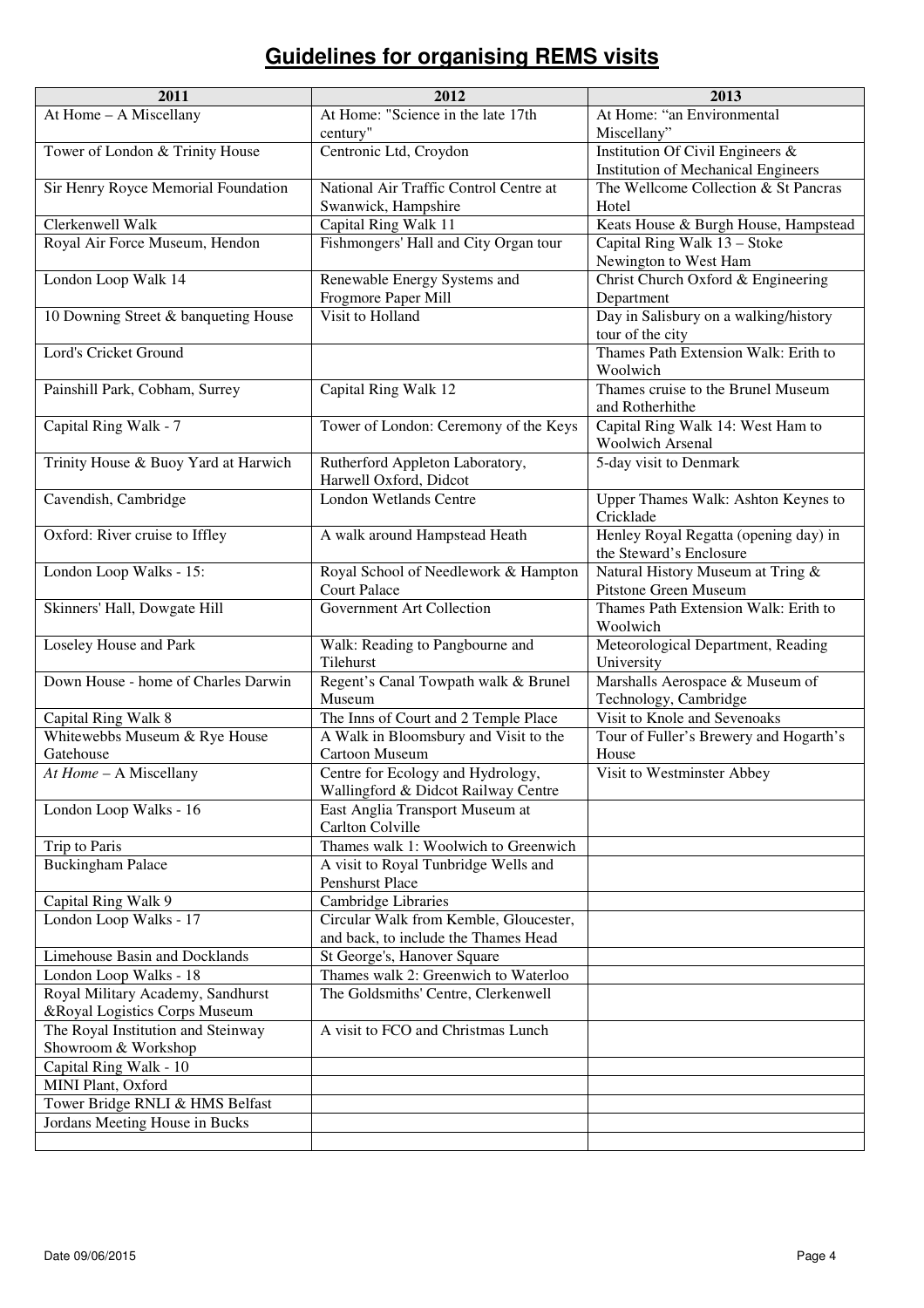| 2010                                  | 2009                                     | 2008                                  |
|---------------------------------------|------------------------------------------|---------------------------------------|
| At Home - A Miscellany                | At Home on Meteorology                   | January At Home                       |
| National Measurement Office & Kneller | Heathrow Terminals 4 & 5                 | St Paul's Cathedral                   |
| Hall                                  |                                          |                                       |
| National Physical Laboratory          | Hackney Empire & Sutton House            | Vintners' Hall & Guildhall Library    |
| Lambeth Palace & National Theatre     | <b>Bletchley Park</b>                    | Astrium, Stevenage                    |
| London Loop Walk 10, 11, 12 & 13      | <b>Thames Water</b>                      | Brooklands Museum, Weybridge          |
| City of Oxford Visit                  | London Loop Walk 5, 6, 7a, 7b & 8        | Apothecaries Hall & London's Bridges  |
| John Wesley's Chapel & House          | Cobham Hall                              | A guided walk from Kings X to Euston  |
| Capital Ring Walks 3 & 4              | <b>Sizewell Nuclear Power Station</b>    | Royal Chelsea Hospital                |
| <b>East Malling Research</b>          | Mullard Space Science Laboratory         | London Transport Museum, Acton        |
| Hampton Court Roof                    | <b>City Banking Halls</b>                | Tate Britain & Tate Modern Galleries  |
| Olympic Park & Mill House             | Royal Society & Royal Opera House        | London Loop Walks 1, 2, 3 & 4         |
| Royal College of Physicians & Regents | At Home on Telescopes                    | Henley Rowing Museum & river trip     |
| Park Walk                             |                                          |                                       |
| <b>Sherlock Holmes Walk</b>           | Dorney Court & Kedermister Library       | Blackmore Nursery & Gilbert White's   |
|                                       |                                          | Museum                                |
| <b>Blenheim Palace</b>                | Lincoln's Inn & Sir John Soane's Library | <b>Wilton's Music Hall</b>            |
| Jane Austen, Chawton & Winchester     | Houses of Parliament & Westminster       | <b>RAL Space Department</b>           |
|                                       | Abbey                                    |                                       |
| Chart Gunpowder Mill & Brogdale Farm  | Buckingham Palace & Royal Mews           | Basing House & Archaeological Dig     |
| LGC & Strawberry Hill House           | Charleston Farmhouse & Monk's House      | Royal Society & Royal Opera House     |
| Capital Ring Walk 6                   | 3 day visit to Bath                      | City Churches, Broadgate & Barbican   |
| Handel House and Wallace Collection   | RFU Twickenham & Marble Hill House       | Historic Richmond Walk                |
| Faringdon London Collection           | Lord Rayleigh's Laboratory               | July At Home - Food & Related Matters |
|                                       | <b>Windsor Castle</b>                    | <b>BedZED</b>                         |
|                                       | Herstmonceux Observatory & Castle        | Queen Elizabeth's Hunting Lodge &     |
|                                       |                                          | Copped Hall                           |
|                                       | Capital Ring Walk 1 & 2                  | A Sherlock Holmes Walk                |
|                                       | <b>Camden Town Walk</b>                  | <b>Mansion House</b>                  |
|                                       | Glyndebourne                             | <b>Secret Nuclear Bunker</b>          |
|                                       | Visit to Oxford and OUP                  | Visit to Darmstadt, Germany           |
|                                       |                                          | Ford, Southampton                     |
|                                       |                                          | Diamond Facility & ISIS               |
|                                       |                                          | River Walk, Hampton Ct. to Richmond   |
|                                       |                                          | St Pancras Station & Wembley Stadium  |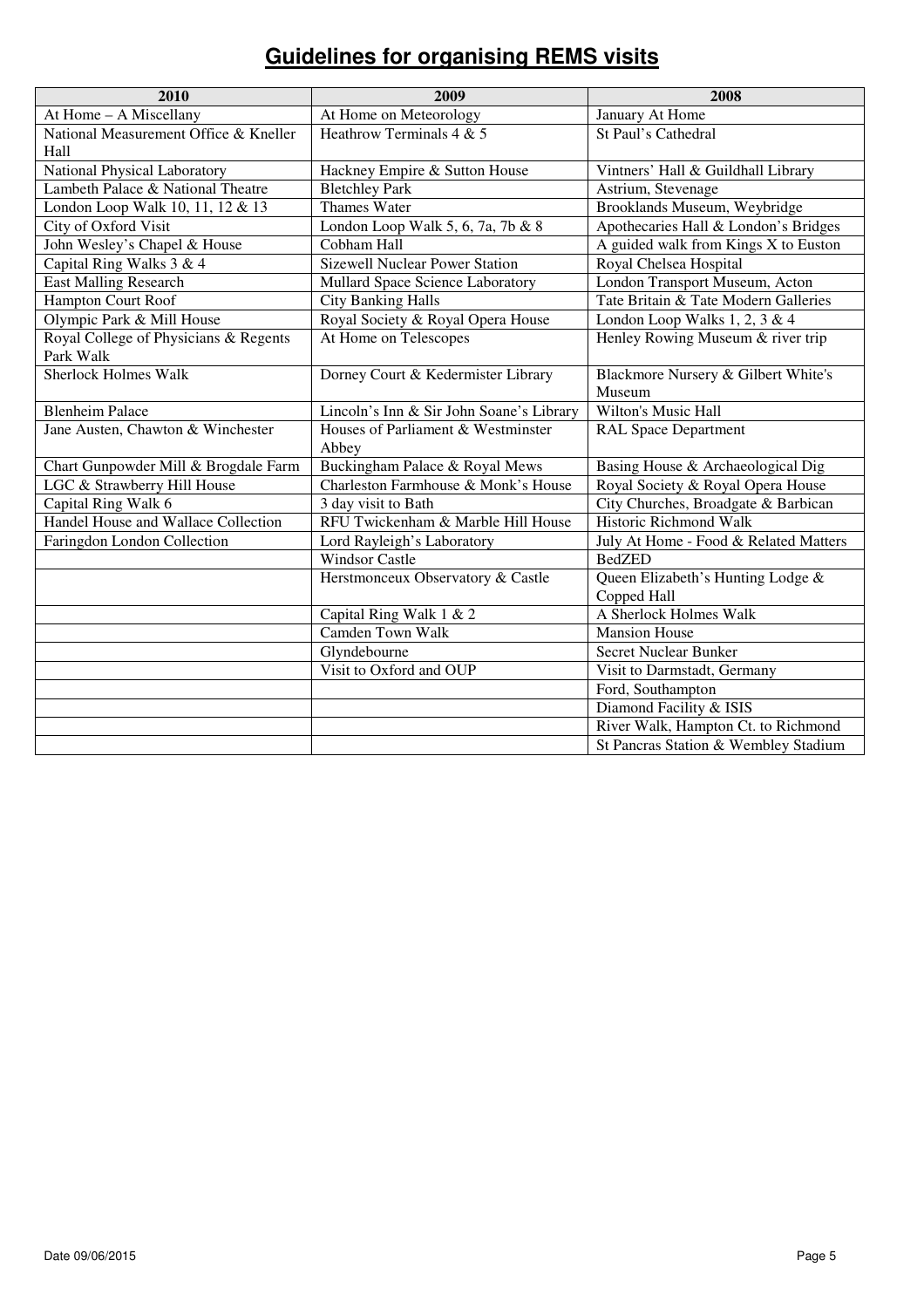| 2007                                 | 2006                                                 | 2005                                  |
|--------------------------------------|------------------------------------------------------|---------------------------------------|
| January At Home                      | The Lambeth Walk                                     | <b>MTH</b>                            |
| Goldsmiths' Hall                     | Bevis Marks & Lloyds                                 | <b>RAL ISIS</b>                       |
| Paddington Walk                      | <b>Aylesford Newsprint</b>                           | Taplow & Cookham                      |
| Butchers' Hall and surrounds         | Wet Lands                                            | Clerkenwell Walk & Museum of London   |
| East end Whitechapel Bell Foundry    | Westminster - Piccadilly                             | London Guildhall & Art Gallery        |
| <b>Spenser House</b>                 | <b>London Livery Companies</b>                       | <b>Renewable Energy Sources</b>       |
| The Magic Circle Experience          | Chatley Heath Semaphore Tower &<br>Cobham Bus Museum | Spitalfields                          |
| Old Operating Theatre & Herb Garrett | Windsor Park Walk                                    | Guildhall                             |
| <b>Spencer House</b>                 | Portsmouth Historic Dock Yard                        | <b>Regents Park Mosque</b>            |
| Dover Castle and Dover Museum        | Lavenham                                             | Archaeology Walk                      |
| Eric Wall & Wetland Centre, Arundel  | Lullingstone Castle                                  | Royal Institute of Great Britain      |
| Royal Hospital Chelsea               | Michelham Priory near Hailsham                       | <b>RAL Central Laser Facility</b>     |
| St Thomas Hospital's Old Operating   | At home Power generation                             | Mini spring break, Beaulieu Hampshire |
| Theatre                              |                                                      |                                       |
| Halls of the Livery                  | Mullard Radio Astronomy                              | Chartwell                             |
| The Magic Circle                     | Didcot Power Station & Pendon Museum                 | <b>Sherlock Holmes Walk</b>           |
| Old Warden                           | Toulouse                                             | <b>Epping Forest</b>                  |
| Drapers' Hall                        | <b>Empty House Walk</b>                              | Ramble from Erith                     |
| Royal Gunpowder Mills                | T5 Heathrow                                          | Historic Guildford                    |
| A Tudor Mansion                      | Southwark Cathedral & Fire Brigade                   | <b>Leeds Castle</b>                   |
| Assay Office                         | Dockyard at Chatham                                  | Globe Theatre                         |
| <b>RHS Wisley Gardens</b>            | <b>St Pancras Library</b>                            | Fishbourne Roman Palace               |
| July At Home                         | Lambeth Walk                                         | Surrey Satellite Technology Ltd       |
| Wakehurst Place Gardens and seedbank | Whitechapel Bell Foundry                             | Ightham Mote 14th Century Manor House |
| Apothecaries Hall                    | Inca Digital Printers                                | <b>REMS Urban Ramble</b>              |
| <b>City Churches</b>                 |                                                      | Globe Theatre                         |
| <b>NIMR</b>                          |                                                      | Danson House & The Red House          |
| Nature                               |                                                      | <b>Linley Sambourne</b>               |
| Mount Vernon Hospital                |                                                      | <b>SIRA</b>                           |
| AWE, Aldermaston                     |                                                      | Military Intelligence Museum          |
| Watermen's Hall & St. John's Gate    |                                                      |                                       |
| Arsenal Stadium & Canal Museum       |                                                      |                                       |
| Arches & Architecture – a walk from  |                                                      |                                       |
| Kings X to Euston                    |                                                      |                                       |